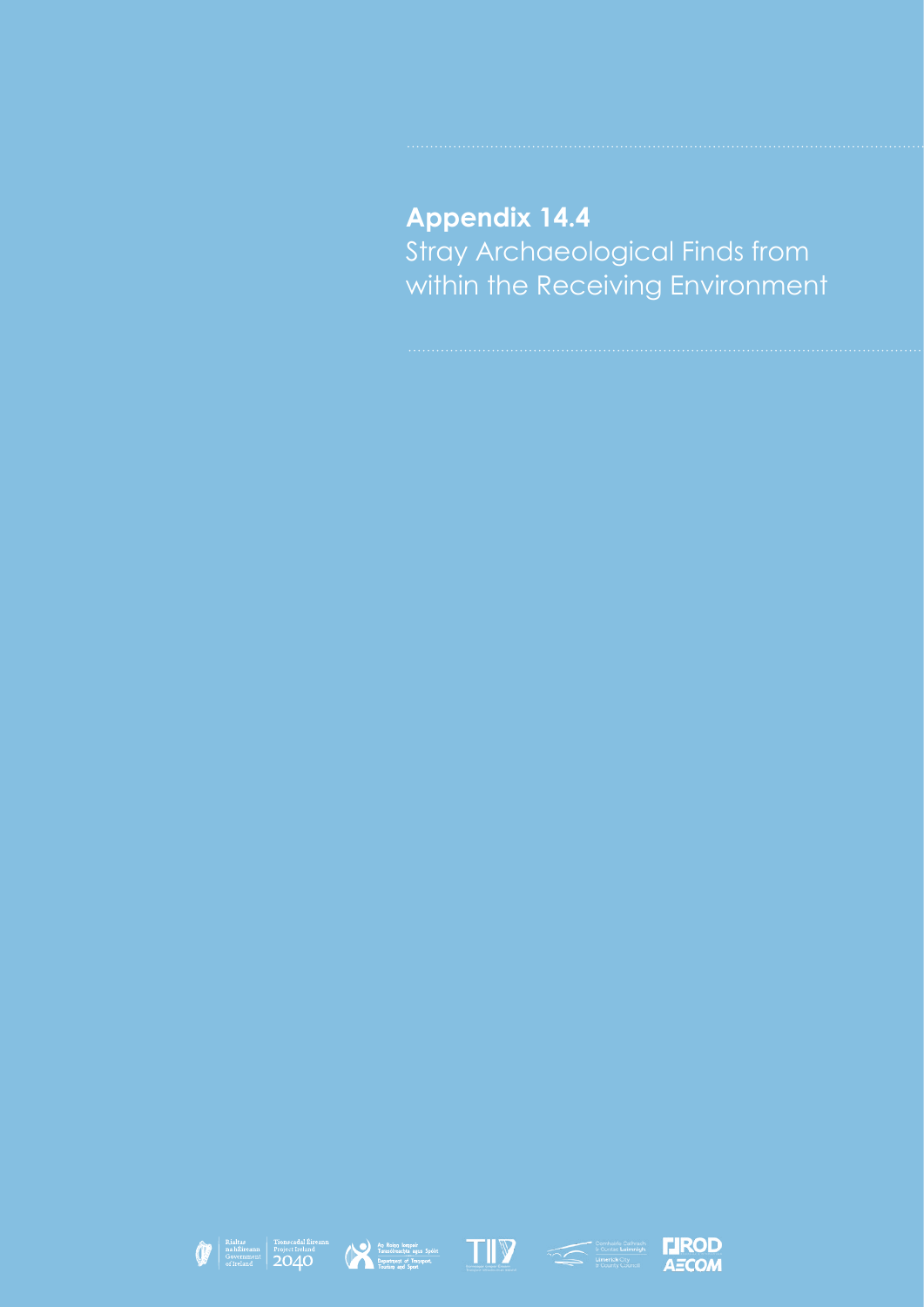## **APPENDIX 14.4 Stray finds from Within the Receiving Environment**

| <b>NMI No</b>                                                                                                                                                                                                                                                                                                                                                                                                                                                                                                                                                                                                                                                                                                                                                                                                                                                                                                                                                                                                                                                                                                                                                                                                | <b>Townland</b> | <b>Classification</b> | <b>Location (if</b><br>recorded) |
|--------------------------------------------------------------------------------------------------------------------------------------------------------------------------------------------------------------------------------------------------------------------------------------------------------------------------------------------------------------------------------------------------------------------------------------------------------------------------------------------------------------------------------------------------------------------------------------------------------------------------------------------------------------------------------------------------------------------------------------------------------------------------------------------------------------------------------------------------------------------------------------------------------------------------------------------------------------------------------------------------------------------------------------------------------------------------------------------------------------------------------------------------------------------------------------------------------------|-----------------|-----------------------|----------------------------------|
| IA/12/64                                                                                                                                                                                                                                                                                                                                                                                                                                                                                                                                                                                                                                                                                                                                                                                                                                                                                                                                                                                                                                                                                                                                                                                                     | Robertstown     | Burials (AH 5)        | AH <sub>5</sub>                  |
| Site of human iburials discovery. The site is a low gravel ridge (50' OD) used as a gravel pit, location<br>6" OS Sheet 10 39.5cm from W 5.8cm from S. Initially 5 skeletons were uncovered by mechanical<br>excavator on the 28th January 1964, whilst a further 18 were discovered on 5th February. The<br>remains had been removed to Foynes Garda Station by the authorities prior to Museum investigation.<br>The top surface of the ridge had been stripped by bulldozer to a depth of 0.5m. Seven skeletons<br>were uncovered by Peter Danagher of NMI. Two of these burials lay in shallow graves c. 0.90m<br>below the surface, extended E-W, lying on fine gravel. The south side of one grave was lined with<br>large spalls. Another burial, again E-W, was uncovered close to this, although only 0.6m below<br>surface. A fourth burial, at a depth of 0.9m contained 4 skeletons 'lying on each other'. All the<br>skeletons in this group were adult, average 1.75m height. No grave goods were present.<br>Approximately 4m SE of the burials there were some large patches of burnt stone, although these<br>failed to yield any archaeological objects. Determined to be Early Christian. |                 |                       |                                  |

| <b>NMI No</b>                                                                   | <b>Townland</b> | <b>Classification</b> | <b>Location (if</b><br>recorded) |
|---------------------------------------------------------------------------------|-----------------|-----------------------|----------------------------------|
| 1995:46                                                                         | Moig South      | Bronze binding strip  | Not given                        |
| Decorated bronze binding strip. No dimensions given. Loan from Limerick Museum. |                 |                       |                                  |

| NMI No     | <b>Townland</b> | <b>Classification</b>                                 | <b>Location (if</b><br>recorded) |
|------------|-----------------|-------------------------------------------------------|----------------------------------|
| 1961:275-8 | Cloonreask      | Bronze chisel, 3 Glazed Potsherds<br>(possibly Roman) | Not given                        |

Small bronze chisel (1961:275) with narrow convex cutting edge and a sharp point at opposing end. Somewhat corroded. The section of the pointed end is round, with the section at cutting edge rectangular. L 7.35cm D (pointed end) 0.35 cm. Found in a group with ceramics in surface soil, probable habitation site. The NMI thought the chisel is of the same typology of objects from Bishopsland Hoard, found in Co. Kildare and dated to c. 500 BC, but smaller in dimensions. The pottery is said to be conventionally 'medieval' in look, but given the stratigraphy, it is possible that they are Roman (Ellen Prendergast and Etienne Rynne agreed).

| NMI No                                                                       | <b>Townland</b> | <b>Classification</b>                                  | <b>Location (if</b><br>recorded) |
|------------------------------------------------------------------------------|-----------------|--------------------------------------------------------|----------------------------------|
| 1995:47-66                                                                   | Cloonreask      | Bronze Ring, 7 Musket Balls, 12<br><b>Copper Coins</b> | Not given                        |
| Bronze Ring (1995:47), Musket Balls (1995:48-54), Copper Coins (1995:55-66). |                 |                                                        |                                  |

| <b>NMI No</b>                                                                                                                                                                                                                                                                                                                                                                                             | <b>Townland</b> | <b>Classification</b> | <b>Location (if</b><br>recorded) |
|-----------------------------------------------------------------------------------------------------------------------------------------------------------------------------------------------------------------------------------------------------------------------------------------------------------------------------------------------------------------------------------------------------------|-----------------|-----------------------|----------------------------------|
| Record only                                                                                                                                                                                                                                                                                                                                                                                               | Rathkeale       | Gold band             | Not given                        |
| The object was a thin gold band found in the neighbourhood of Rathkeale, Co. Limerick in 1855, and<br>a note on the object was published (JRSAI) in 1857 by Capt. Edward Hoare. The object was<br>described as a strip of gold 0.45m in length, maximum width 0.055m, tapering from mid-point to the<br>ends. The terminals were rounded, and pierced with a central perforation. The edges were outlined |                 |                       |                                  |